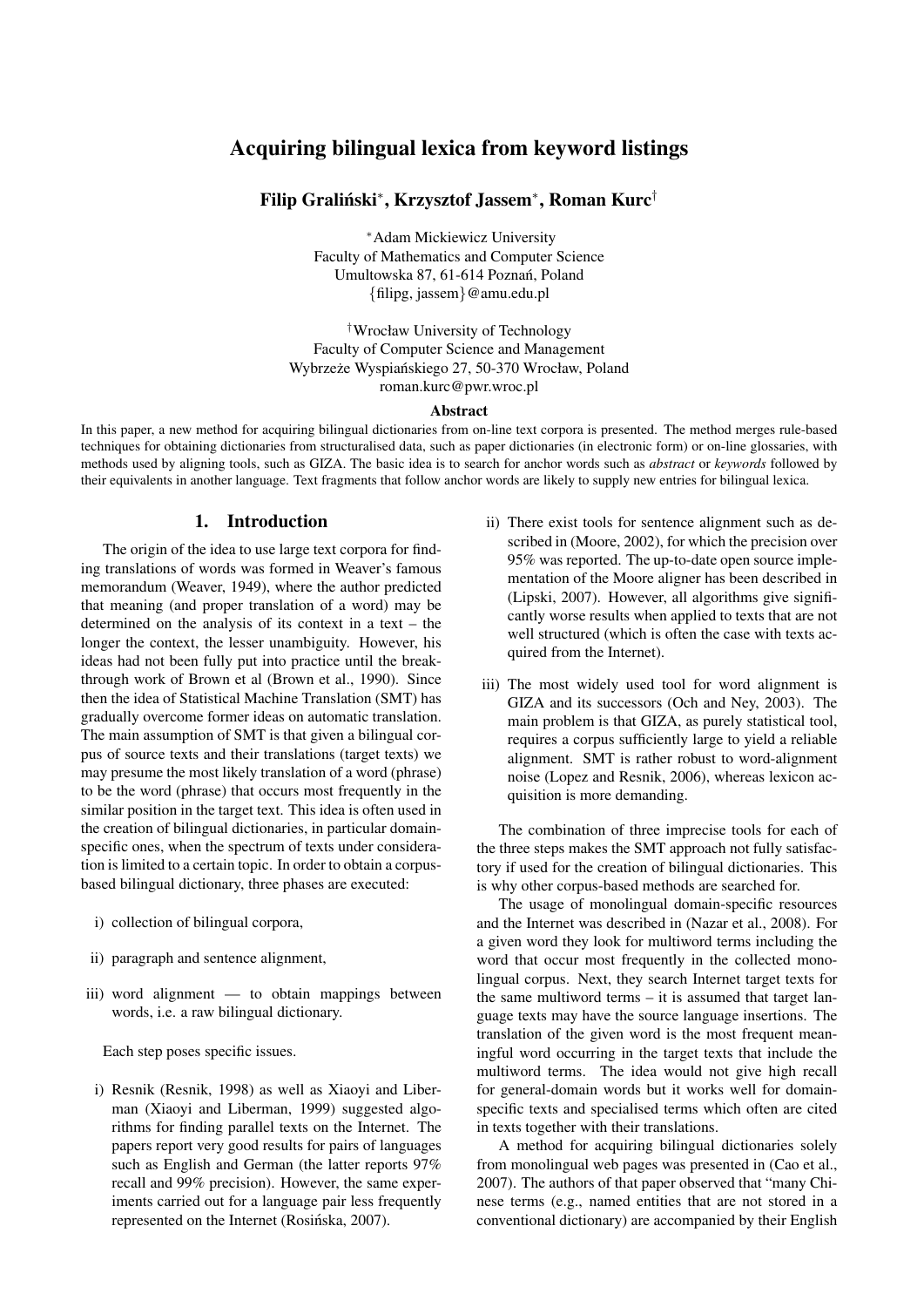translations in the Chinese web pages".

The method presented in this paper is similar to that of Cao: the algorithm works on a single document rather than on a pair of documents. The document may be only partly bilingual, for example a scientific paper might be written in Polish with only the abstract and the list of keywords given in Polish and English. In order to find the bilingual fragments we introduce a new factor for searching: the anchor. For the sake of this paper we assume the following definition:

Definition 1 *Anchoris a pair of words or multiword terms that indicates two positions in a text: beginning of the text which should be rich in source terms; beginning of the target text fragment which should contain their translations.*

For instance, the following anchors could be used for acquiring a Polish-English dictionary: {*słowa kluczowe*, *keywords*} {*streszczenie*, *summary*}, {*streszczenie*, *abstract*}, {*abstrakt*, *abstract*}, {*składniki*, *ingredients*} 1 . In what follows, we present the idea implemented for the first anchor ({*słowa kluczowe*, *keywords*}). The goal is to extract all terms and their translations that are defined as keywords in a text (usually a scientific paper).

Our method is intermediate between algorithms for extraction of terms from structuralised materials (like on-line lexica, glossaries) with algorithms for extraction of terms from raw, free texts. Note that keywords are usually listed in their basic form<sup>2</sup>, which makes the extraction more reliable compared to that executed on raw texts. Furthermore, a phrase listed as a keyword is more likely to make sense as a lexicon entry (than a phrase extracted from a GIZA alignment). Another advantage of using terms defined as keywords as dictionary entries is the relatively high reliability of translation. Keywords are usually used in scientific or reliable business articles.

The techniques described in this paper show how the vast amount of text resources on the Internet makes it possible to acquire a useful amount of data (here: bilingual dictionaries) by using "tricky" methods.

The paper is organised as follows: We start with some brief remarks on how the raw corpus was collected (Section 2.). In Section 3., algorithms for extraction of bilingual dictionaries on the basis of anchors are presented. The evaluation by means of comparison to GIZA is given in Section 4. We end with conclusions in Section 5.

# 2. Collecting the corpus

The great advantage of using anchors is that they can be used not only for the extraction of desired text fragments in a given document, but also for seeking out the document itself on the Internet. In other words, documents with text fragments in question might represent a tiny percentage of the whole Web, however, if they are amassed from the Internet, a textual material of considerable value can be obtained.

In order to collect the corpus of papers with bilingual keyword listings, we started with manually querying the Google search engine with queries like "slowa kluczowe" keywords abstract summary<sup>3</sup>. A tentative list of websites was obtained in this manner. Each of these websites was crawled by our in-house web robot. We obtained 20945 documents, mostly PDF files, containing the anchors. Not all of these documents contained a bilingual keyword listing (more on this in Section 4.2.), however, some of them contained more than one keyword listing.

## 3. Procedure for the Keywords Extraction

The procedure for the keywords extraction consists of two phases: scan of the document in search for keyword lists and alignment of keywords in the lists found.

The scan is executed by means of regular expressions with anchors. The alignment applies various heuristic techniques.

The pseudo-code representation of the whole procedure is as follows:

foreach *document in documents* do a. choose anchor schema;

| a. | CHOOSC AHCHOI_SCHCHIA.                      |
|----|---------------------------------------------|
| b. | while $(kwds$ SRClist, kwdsTRGlist) =       |
|    | anchor_schema.scan_and_split(document) $do$ |
| c. | if correct(kwdsSRClist, kwdsTRGlist) then   |
| d. | $aligned$ pairs = align $(kwds$ SRClist,    |
|    | kwdsTRGlist);                               |
|    | end                                         |
|    | end                                         |
|    | end                                         |
|    |                                             |

A general run of the procedure will be shown by Example 1.

Example 1 *Piotrowo 3, 60-965 Poznan, tel. (61)6652065 ´ Słowa kluczowe: wozek inwalidzki aktywny, ´ wybor w ´ ozka inwalidzkiego, konfiguracja w ´ ozka in- ´*

walidzkiego Streszczenie Wózek inwalidzki z napędem *r* , *ecznym w duzym ... mo ˙ zliwo ˙ sci socjalizacyjne osoby ´ niepełnosprawnej ruchowo. 1 Chosen problems of manual wheelchair selection and configuration*

*Keywords: wheelchair for active use, wheelchair selection, wheelchair configuration Abstract A manual wheelchair highly determines possibility of adaptation of a person with permanent dysfunction of locomotion for daily living. Selecting type of the wheelchair, geometrical sizes, adjustments regulations and choosing additional equipments determine regular choosing and selection of the wheelchair to individual user The paper characterizes wheelchairs for activ*<sup>4</sup>

<sup>1</sup> *Słowa kluczowe*, *streszczenie*, *abstrakt*, *składniki* are simply Polish equivalents of respectively: *keywords*, *summary*, *abstract*, *ingredients*.

<sup>2</sup>With the exception of, for example, names of chemicals, which are sometimes given in plural form in keyword listings. However, even in this case, the keywords are in the nominative, which is an important advantage considering the rich declension system of the Polish language.

<sup>3</sup>We used less frequently used synonyms of *słowa kluczowe* (e.g. *hasła kluczowe*, *hasła indeksowe*) as well.

<sup>4</sup>A fragment of a paper by Maciej Sydor and Marek Zabłocki taken from http://www.au.poznan.pl/sdwtd/sydor/ sydor\_zablocki\_wybrane\_probl\_2006.pdf.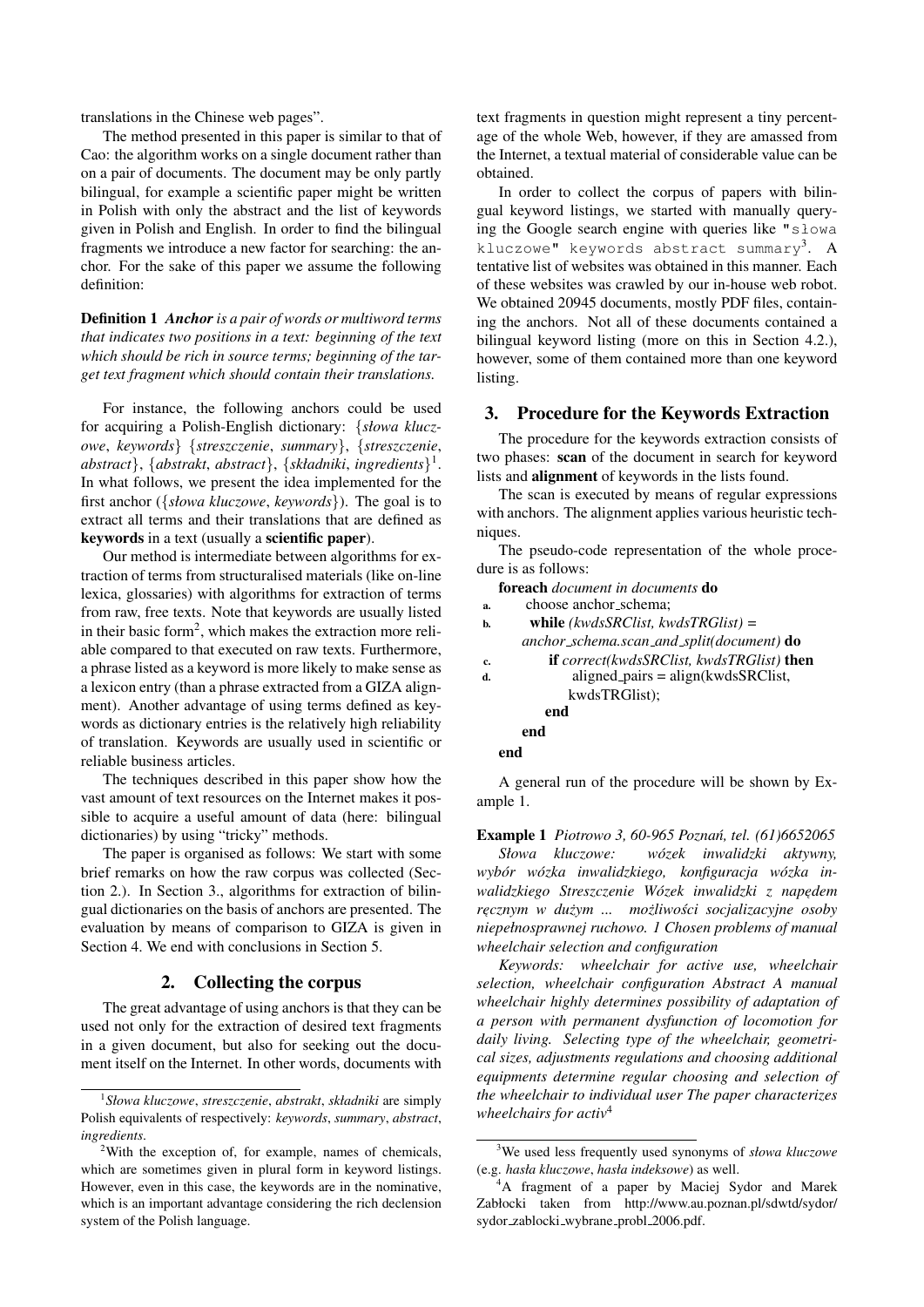Re a.: The chosen anchor schema for the passage is: *Słowa kluczowe:* SRC-KEYWORD DELIMITER SRC-KEYWORD DELIMITER . . . OTHER TEXT *Keywords:* TRG-KEYWORD DELIMITER TRG-KEYWORD DELIMITER . . .

Re b.: Both keyword blocks are cleaned and split into keyword lists. In this phase the source block *Słowa kluczowe: wózek inwalidzki aktywny, wybór wózka inwalidzkiego, konfiguracja wozka inwalidzkiego Streszczenie W ´ ozek ´* is converted into:

kwdsSRClist = [ *wozek inwalidzki aktywny ´* , *wybor w ´ ozka ´ inwalidzkiego*, *konfiguracja wozka inwalidzkiego ´* ]

Let us notice that the last two words of the block are removed in this step. Accordingly *Keywords: wheelchair for active use, wheelchair selection, wheelchair configuration Abstract A manual* is converted into:

kwdsTRGlist = [ *wheelchair for active use*, *wheelchair selection*, *wheelchair configuration* ]

Re c.: At this point the structures of keyword lists are recognised. The goal is to delete ill-balanced list pairs, i.e. pairs of lists in which the number of elements differ significantly. This step will qualify the exemplary pair of lists as both of the lists have an equal number of elements (3).

Re d.: The last step is the alignment of keywords. As the result of this step, lists of aligned pairs are obtained:

aligned  $-pairs = [$ 

(*wozek inwalidzki aktywny ´* , *wheelchair for active use*), (*wybor w ´ ozka inwalidzkiego ´* , *wheelchair selection*), (*konfiguracja wozka inwalidzkiego ´* , *wheelchair configuration*)]

Sections 3.1. and 3.2. focus on technical details of scan and alignment respectively.

# 3.1. Scan and split

Two issues have to be considered here:

- 1. how to locate keywords;
- 2. how to extract anything but keywords, skipping unnecessary text before and after keyword blocks.

We solve problem (1) by using regular expressions. Let us discuss two general patterns:

Pattern 1 – Two lists are placed one after the other as in Example 1:

SRC-ANCHOR SRC-KEYWORD DELIMITER SRC-KEYWORD DELIMITER ... some text ... TRG-ANCHOR TRG-KEYWORD DELIMITER TRG-KEYWORD DELIMITER Pattern 2 – Each keyword is followed by its translation (e.g. written in brackets):

SRC-ANCHOR TRG-ANCHOR SRC-KEYWORD TRG-KEYWORD DELIMITER SRC-KEYWORD TRG-KEYWORD DELIMITER ...

Pattern 2, extracts keywords form text given as Example 2.

Example 2 *Słowa kluczowe (key words): kamica nerkowa (renal stone disease), szczawian wapnia (calcium oxalate), . . .*

The second issue (cleaning) is handled by two heuristic techniques: First, we set a maximum length of the keyword to 5, i.e. if a fragment between keyword separators (usually commas) is composed of more than 5 words then it is treated as a beginning of the non-keyword block. Second, we use regular expressions to delete unwanted strings from keywords, e.g. strings in braces or brackets or certain strings at the end of the keyword lists such as those starting with *abstract* or *summary*. In Example 3 a list of keywords is presented and the strings that are removed during cleaning are highlighted.

Example 3 *Keywords: wheelchair for active use, wheelchair selection (since 1990), wheelchair configuration Abstract A manual*

Once the keywords are found and cleaned, they are split into lists.

## 3.2. Alignment

In order to align elements of keyword listings we consider the following cases, reflecting the possible ways in which authors of scientific papers list and translate keywords:

- 1. At least one list is sorted (we assume that the author of a given paper wrote the keywords in alphabetical order on purpose<sup>5</sup> and therefore there may be no correspondence between the order in which source language keywords were given and the order in which their translations were listed).
- 2. Both lists are unsorted and the lists are of different length.
- 3. Both lists are unsorted and the lists are of the same length (presumably because the author of a given papers listed the translations of keywords in the same order as the original keywords).

Each case is treated by in a different way, which is illustrated by the following pseudo-code:

```
1. align(kwdsSRClist,kwdsTRGlist):aligned pairs;
begin
```

|    | <b>if</b> kwdsSRClist or kwdsTRGlist is sorted |
|----|------------------------------------------------|
|    | <i>ascending</i> then                          |
|    | align_similar(kwdsSRClist, kwdsTRGlist,        |
|    | true)                                          |
|    | else                                           |
|    | <b>if</b> length(kwdsSRClist) $\neq$           |
|    | length(kwdsTRGlist) then                       |
| 2. | align_similar(kwdsSRClist,                     |
|    | kwdsTRGlist, false)                            |
|    | else                                           |
| 3. | simple_align(kwdsSRClist,                      |
|    | kwdsTRGlist);                                  |
|    | end                                            |
|    | end                                            |
|    | end                                            |
|    |                                                |

<sup>5</sup>Obviously, in some cases keywords occur in alphabetical order just by accident.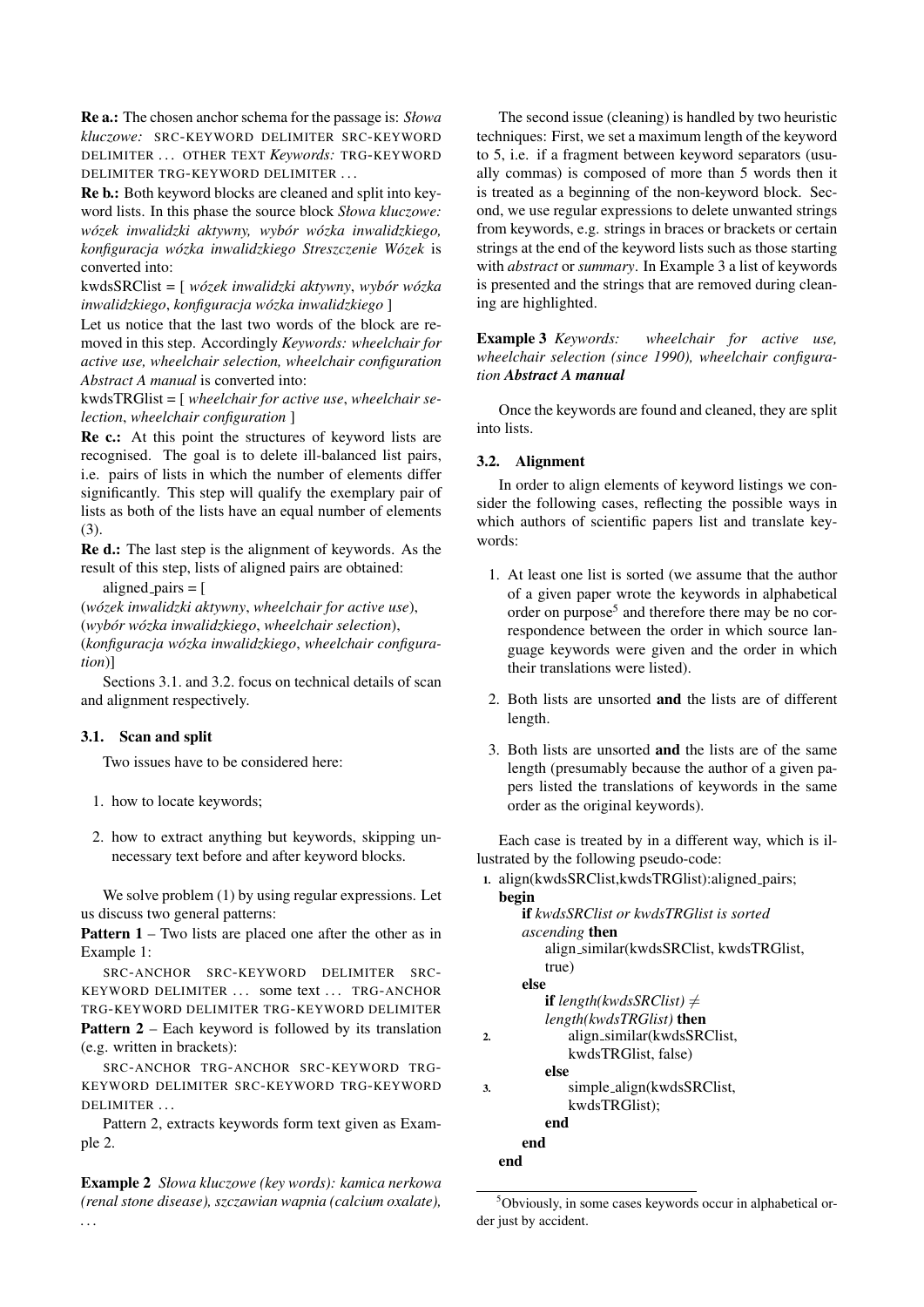In the first and the second case  $(align\_similar$ with different values of the third argument) the first step of the alignment is the search for translation pair candidates. All elements of the first list are compared with all elements of the second list. A pair {SRC-KEYWORD, TRG-KEYWORD} is a translation candidate if one of the two conditions is met:

- the keywords comprise of words that are equivalent according to an external bilingual lexicon (a very large, albeit noisy, lexicon of over 2.5 million translation pairs was used; words are lemmatised before the equivalence check);
- the keywords are similar as far as their surface form is concerned, which is determined among others by the Levenshtein distance.

Example 4 shows an exemplary linkage between Polish and English keywords.

Example 4 *[Błoto pochromowe, chrom [1], chromian sodu [2], ekstrakcja [3], filtracja [4], kalcynacja [5], ługowanie, metody otrzymywania chromianu sodu, obrobka surowc ´ ow chromono ´ snych, recyrkulacja [6], ruda ´ chromowa [7] ];*

*[Calcination [5], chromic mud, chromic ore [7], chromium [1], extraction [3], filtration [4], methods of sodium chromate production, processing of chromium materials, recirculation [6], separation, sodium chromate [2]];*

Links from [1] to [7] were detected by lexicon lookup. For example, translation pair *chrom* = *chrome* (link [1]) was simply found in the lexicon. Obtaining [7] required some more processing. Namely, the Polish word *ruda* is homonymous (it is either a feminine form of adjective *rudy* or the basic form of noun *ruda*) and the following translations can be found for the two interpretations of the word:

- 1. (adj. *rudy*) *redhead*; *rusty*; *red*; *reddish-brown*; *foxy*; *ginger*;*red-haired*; *rufous*, *ginger-haired*, *russet*; *ruddy*; *brownish-red*; *bay*
- 2. (noun *ruda*) *ore*; *mineral ore*

The Polish word *chromowy* (the lemma for the feminine form *chromowa*) have a few equivalents as well: *chromic*, *chromium*, *chrome*, *chromie*. Similar type of information may be found in the English-to-Polish direction, where the word *ore* have a few Polish equivalents, such as: *rudowy*, *rudny*, *kruszec*, *kopalina*, *ruda metalu*, *ruda*. In order to find the link between *ruda chromowa* and *chromic ore* all combinations of equivalents have to be processed.

Once the translation candidate pairs are found, the alignment algorithm tries to determine other equivalents. If one of the keyword lists is sorted alphabetically, it is assumed that the order of elements gives no further clue for the alignment: thus only translation candidate pairs (found in the external lexicon) are aligned, leaving remaining elements unaligned (this is the case in Example 4). However, if exactly one pair of keywords remains unaligned, the algorithm assumes the keywords to be equivalent and aligns them as well.

When keyword lists have different lengths and both are unsorted, the procedure align\_similar aligns sublists of keywords. The algorithm looks for translation candidate pairs. If any two candidate pairs are separated by the same number of keywords, the algorithms aligns all the keywords between them, as shown in Example 5.

Example 5 *[przetwarzanie rozproszone [1], układy programowalne, FPGA [2], kompresja obrazu [3], siec w ´ układzie [4], siec NoC [5], AVC [6], VC-1 [7]]; ´*

*[scattered processing [1], FPGA [2], video compression [3], Network on Chip [4], NoC network [5], AVC [6], VC-1 [7]]*

Let us assume that  $[1]$ ,  $[2]$ ,  $[3]$ ,  $[6]$  and  $[7]$  are candidate pairs (i.e. obtained by lexicon look-up). There is a redundant keyword between the first and the third pair. It is removed. [3] and [6] are translation candidates and keywords between them ([4] and [5]) form continuous sequences of the same length. Therefore we assume that they are parallel translations and we join them together.

If the lists are of the same length and both of them are unsorted the algorithm assumes that they are parallel translations of each other. All elements of the list are paired according to their positions on the lists. This case produces the highest amount of new keywords. The precision of this lexically unsupervised case is surprisingly high (see Section 4.).

### 4. Evaluation

## 4.1. Alignment with GIZA as a baseline

GIZA (Och and Ney, 2003) is a well-known tool for word alignment. We decided to use GIZA (IBM Model 4) on the same material on which our algorithm had worked, for comparison. Lists of keywords were organised as a parallel corpus. Since GIZA uses statistical mechanisms, we decided to add the entries of the external lexicon that were used in the procedure align\_similar (see Section 3.2.) and/or abstracts that follow keywords to the parallel corpus, thus supplying GIZA with more data. (A parallel corpus of Polish and English abstracts/summaries is an interesting by-product of our experiment. We managed to extract 1656 abstract/summary pairs.)

An in-house program for extracting Polish/English translation pairs from GIZA output files was used.

#### 4.2. Recall from documents

The recall from documents was designed to prove a high quality of the first part of the algorithm: the scan. The results of the scan are the base for an alignment and thus for the comparison between our method of alignment and GIZA. In order to estimate the recall from documents we used documents that were rejected during the scan. Out of 20945 documents, 8513 were rejected. We identified which of them were rejected by mistake and the reason for